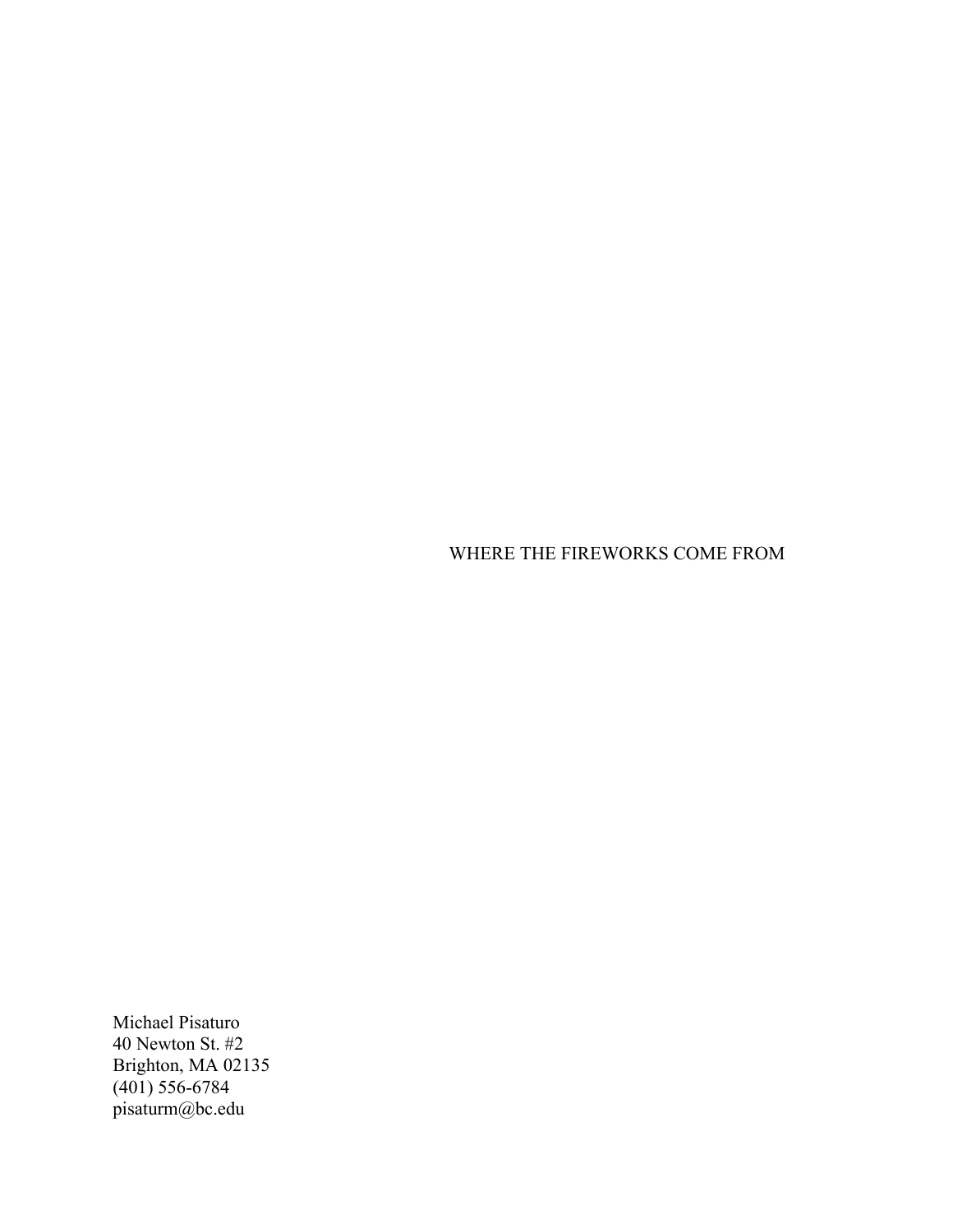# CHARACTERS

| Tony, 17, M | Wears his heart on his sleeve. |
|-------------|--------------------------------|
| Gabe, 17, M | Prefers to cover it up.        |

SETTING A backyard in a small, suburban neighborhood south of Boston.

TIME

The Fourth of July. Late evening.

" / " indicates that the next character's line should begin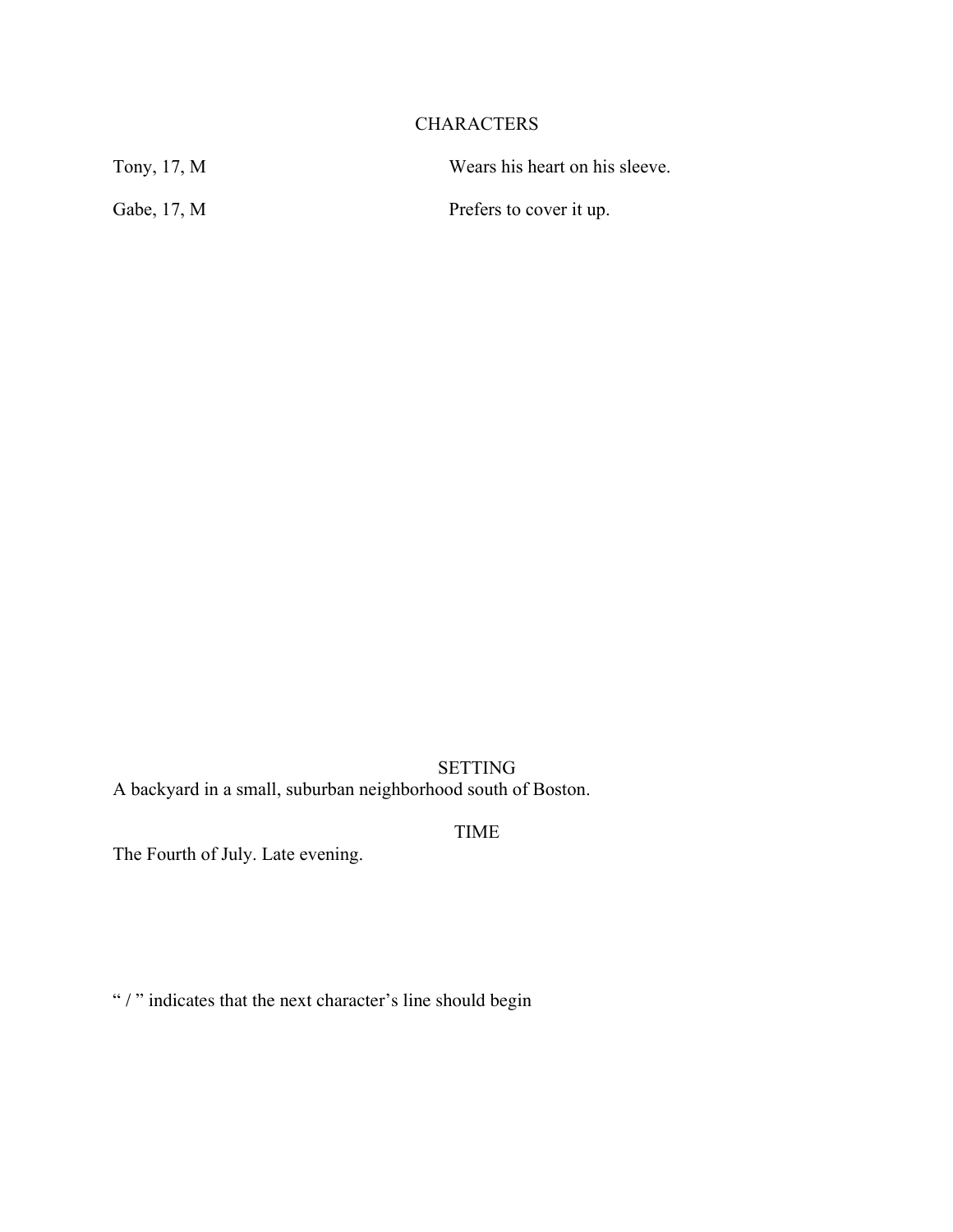*AT RISE: The stage is black. We hear the sounds of suburbia – dogs barking, cars driving by, etc. – then, the click of a lighter. The flame illuminates the set. We see GABE sitting in a cheap lawn chair, a sparkler in one hand and a lighter in the other with an empty chair next to him. He is wearing a sweatshirt and some shorts. Detritus from a Fourth of July celebration is scattered across the lawn. He tries to light the sparkler, but it does not catch. After a few increasingly frustrated attempts, GABE tosses the sparkler into the grass, looks to the sky and checks his phone. It's late. TONY enters holding two beers.*

#### TONY

Sorry, sorry. My mom had me singin' *God Bless the USA* on the karaoke machine.

(*TONY hands GABE a beer and sits.*)

#### GABE

I swear, I've never met someone so excited about their kid joinin' the army. (*Beat*) You're sure she's okay with this? (*re: the beer*)

TONY (*with a drunken Boston accent*) 'Boys just graduated high school. They deserve their first drink.'

#### GABE

Fuckin' Cheryl.

## **TONY**

She just thinks you're an angel. 'Oh, Gabe, he's so responsible' …musta forgotten what ya looked like after Shelby's grad party. (*Beat. Looking up to the sky.*) Nothin', huh?

#### GABE

Maybe they're skippin' out this year.

#### TONY

Nah, it's comin'…I can feel it.

# GABE

…well I still got more to pack, so they better hurry up.

#### TONY

When's your flight?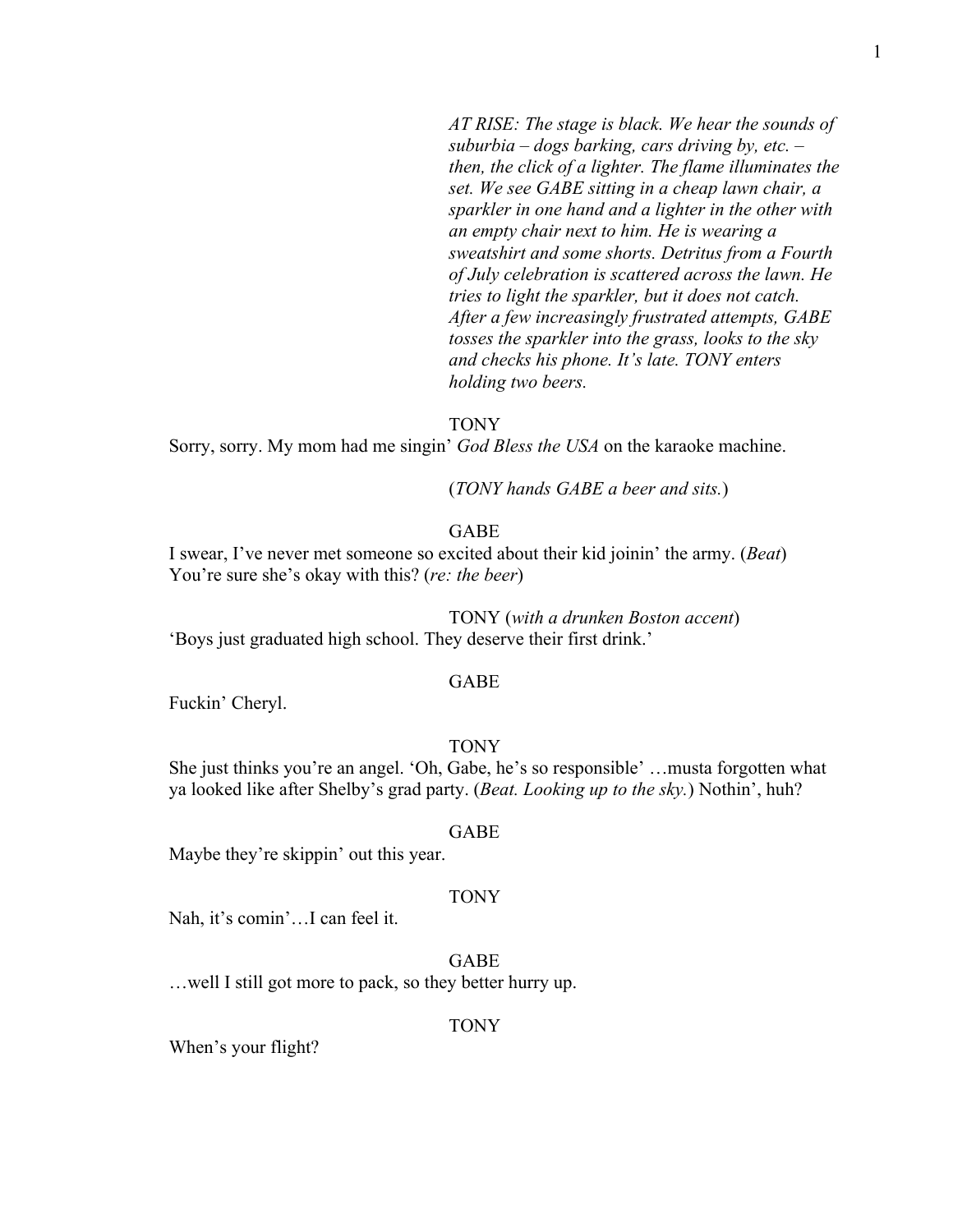## GABE

8 A.M.…just glad I get to spend the next four years in California and not here.

*A long beat. TONY stands up.*)

GABE (cont.)

…what?

#### TONY

Come on. Stand up.

(*GABE reluctantly joins him.*)

TONY (cont.)

I, Anthony Francis Mason the Third, propose a toast.

(*Beat. TONY raises GABE's beer for him.*)

TONY (cont.)

To good neighbors, cheap alcohol, and twelve years of carpooling to school in our parents' minivans.

GABE

May we never have to drive another Honda fuckin' Odyssey as long as we live.

## TONY

Here, here.

(*The boys clink their bottles and take a sip. They laugh. A moment. They are close - close enough to smell each other's breath…*)

TONY (*as if he were revealing a secret*) You know it uh…it wasn't a mistake…at Shelby's when we…

> (*A loud 'whoosh' breaks the trance. The boys look to the sky, waiting for a firework. Nothing.*)

## GABE

Musta been a dud.

(*TONY smiles, biting his lip. GABE catches himself and sits back down. TONY remains standing for a moment, feeling the sting of rejection. He sits. GABE takes a sip of his beer, wincing at the taste. An uncomfortably long beat.*)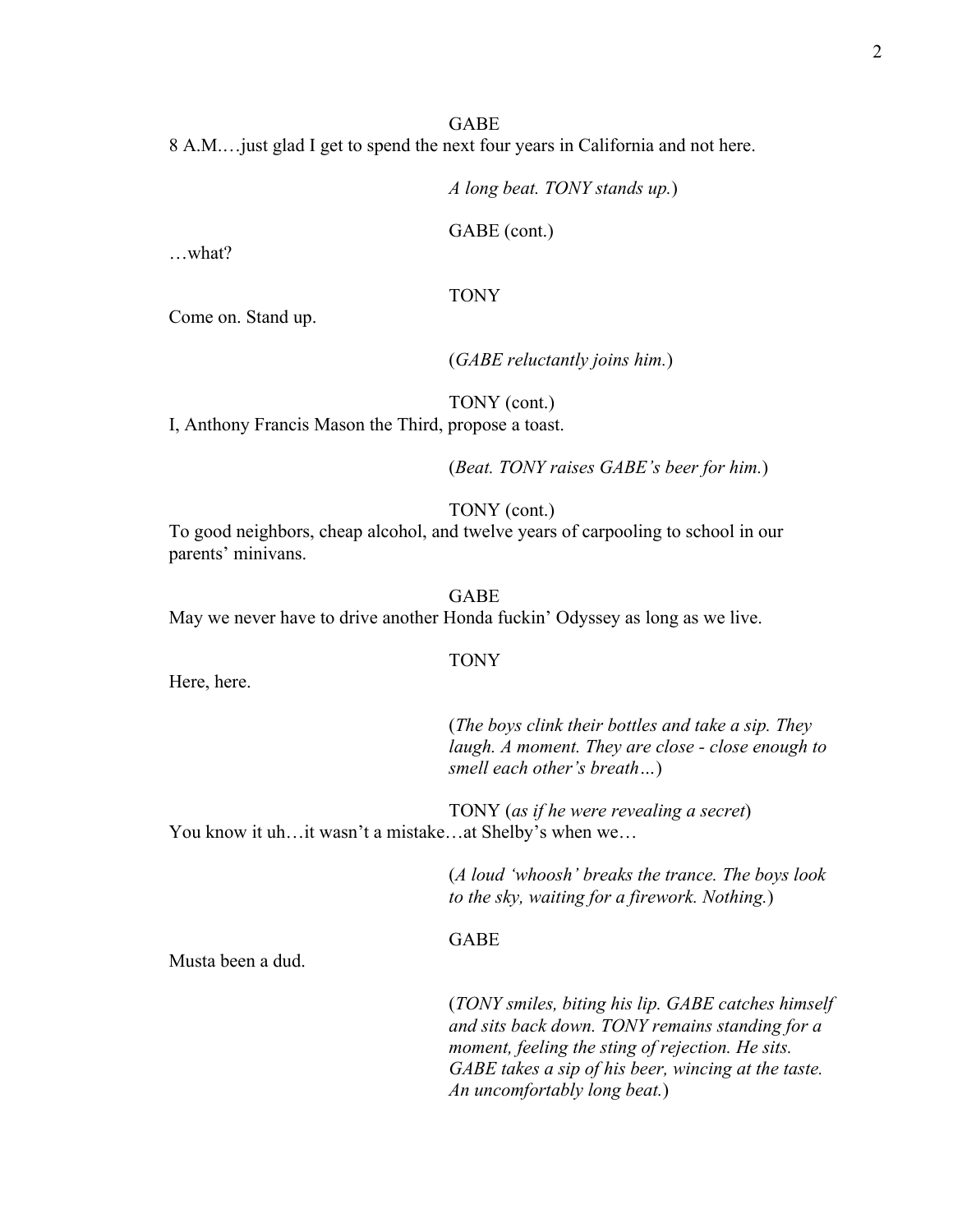Hey, can we just...

TONY GABE

# GABE

…I was just sayin' the smell of this stuff is like…I don't know.

#### TONY

Yeah, it uh…kinda reminds of me of last week…I mean like…

## GABE

Shit, when Jay Palmieri threw up in the hot tub! God…you know, I think it actually left a ring around the inside. (*Beat*) Didn't he graduate like three years ago? What's he even doing?

#### TONY

Pretty sure he's still takin' classes at Mass Bay.

## GABE

I'm tellin' ya, that kid's gonna be gettin' wasted at high school grad parties 'til they fuckin' bury him over at St. Mary's. (*Beat*) Your dad still goin' on about your qualifying scores?

## **TONY**

Yeah, the numbers go up every time he mentions it.

#### GABE

…hey the army clearly wants ya for a reason? I mean, that's what they say, right? '*I want you*!'…no, it's nice bein' wanted.

(*THEY take another sip. Beat*)

## TONY

Shelby's was fun though.

#### GABE

Hm? Oh, yeah.

#### TONY

(*Beat*) You were uh…you were havin' a *really* good time. (*Beat*) Still don't know how we managed to fall asleep in her basement. (*Beat*) Or how we both fit on that tiny-ass couch. (*Beat*) I mean I'm just glad you were okay bein' the little spoon 'cause uh…'cause/I don't

#### GABE

So, where'd you say you were goin' for basic training? Fort Jackson?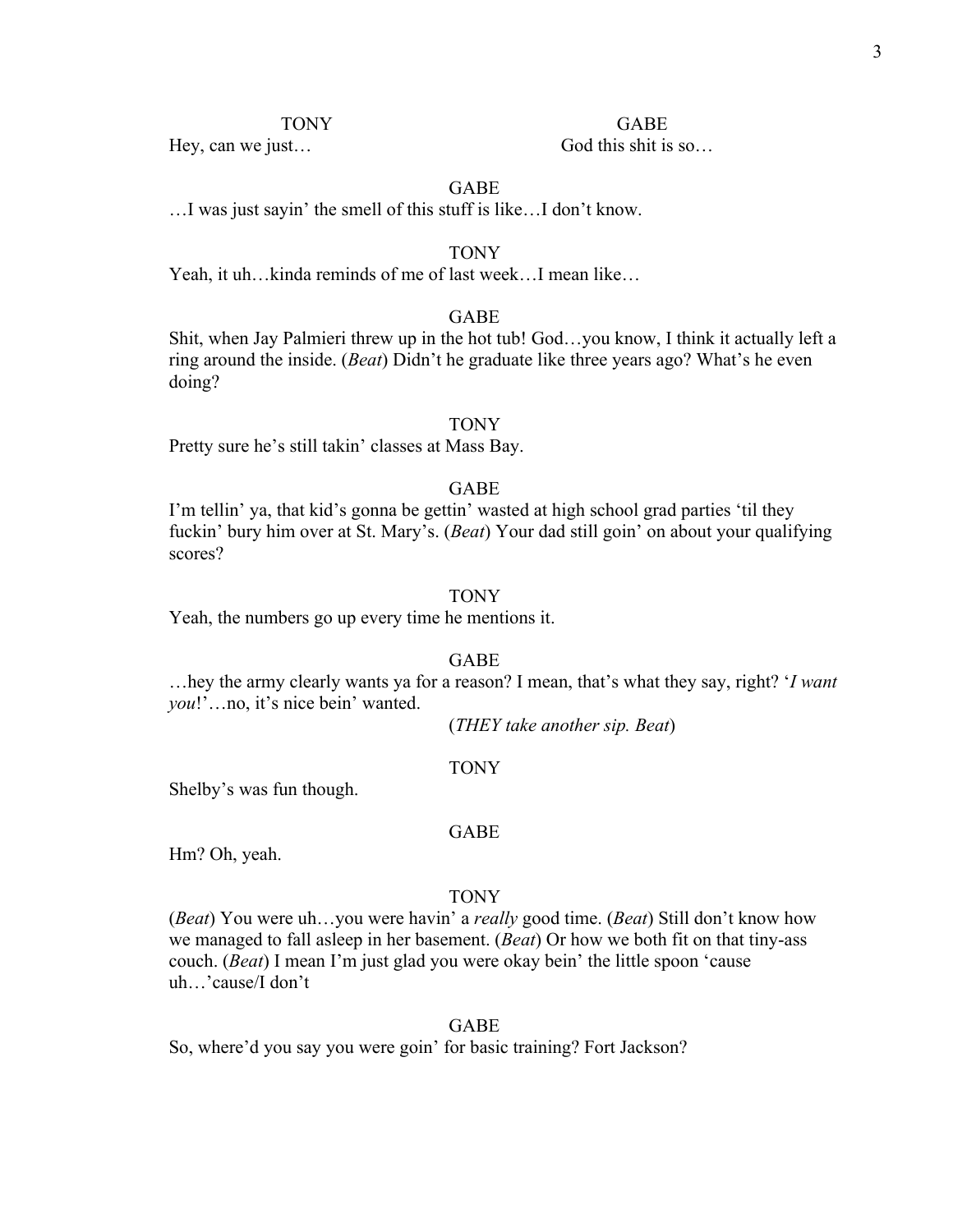#### TONY

Oh, yeah, um…no, they uh…haven't decided yet…probably though. (*Beat*) What about you? You find out who your roommate is or…?

# GABE

Some kid from India or…Bangladesh I think. I just know we're both doin' summer research. (*A long beat.*) It's weird, I feel like we've been watchin' these fireworks forever, and we still have no idea where they're comin' from.

|                                                       | (Silence. GABE takes a sip.)                                                                   |
|-------------------------------------------------------|------------------------------------------------------------------------------------------------|
| I think I love you.                                   | <b>TONY</b>                                                                                    |
| $$ fuck.                                              | <b>GABE</b>                                                                                    |
| I'm sorry, I justI had to say it.                     | <b>TONY</b>                                                                                    |
| Did ya?                                               | <b>GABE</b>                                                                                    |
| I'm not gonna pretend that whole thing didn't happen. | <b>TONY</b>                                                                                    |
|                                                       | <b>GABE</b><br>I don't know what you <i>thought</i> happened in Shelby's basement/but whatever |
| You know what happened.                               | <b>TONY</b>                                                                                    |

# GABE *I know* that we were both drunk off our asses and could barely complete a sentence.

TONY You're gonna blame *all* that on two jaeger-bombs and a Sam Adams?

GABE (*going to leave*)

It's not…whatever, Tony, I don't know.

# TONY

(*Beat*) You know, you owe me.

GABE Well what do you want, a fuckin' wedding ring?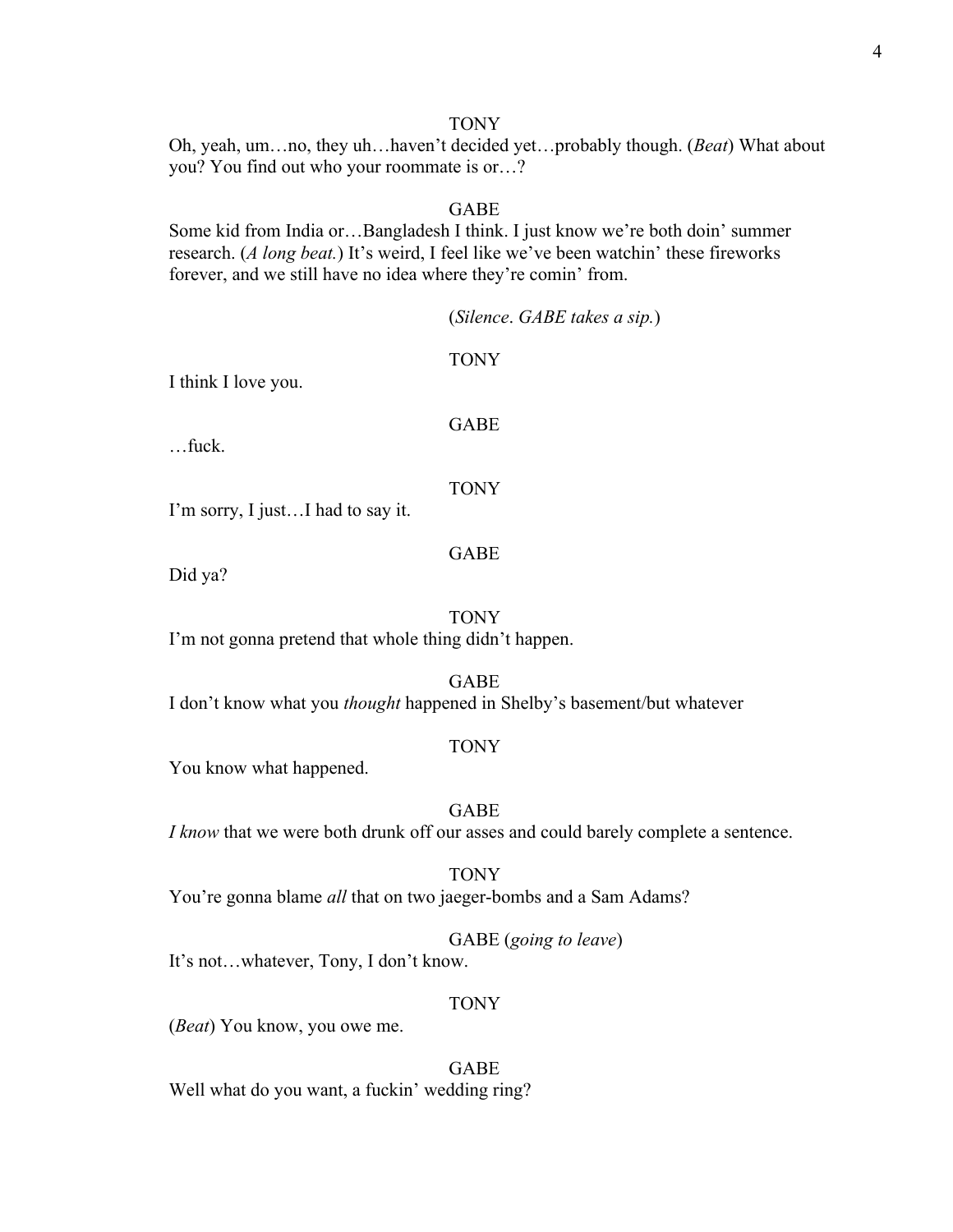TONY

I want you to admit it.

#### GABE

Admit what?

## TONY

That you wanted it!

## GABE

Listen. What we have is…is special…but this is not the time to be takin' on any more emotional baggage…aright? I just wanna have one good, last memory of this place…but now with you and the… (*Looking to the sky.*) Look, I'm…gonna go. Clearly no one's shootin' anythin' off tonight.

(*GABE goes to exit when TONY stands up.*)

#### TONY

You're a bullshitter.

# GABE

What?

## **TONY**

You act like that was the first time anythin' happened.

## GABE

Well yeah.

# **TONY**

How 'bout eighth grade? (*Beat*) How 'bout when fuckin' Francesca invited us all over after the eighth grade formal to go night-swimming, and they thought it'd be fun if we all took our bathing suits off, but then when everyone else went inside, you said that I should stay in the pool with you and that it "wasn't gay cause you couldn't see anything"? (*Beat*) Or how 'bout…how 'bout over the summer when we used to get subs at Rondo's and ride our bikes to the Charles to have fuckin' picnics by the river? Then we'd just fall asleep next to each other. (*Beat*) Or…I don't know…how about when we used to just talk on the phone at night for hours about nothin' even though you lived like ten feet away? I mean, your phone number was the first one I ever memorized 'cause I didn't call anyone else. (*Beat*) You don't hate the smell of that beer 'cause it reminds you of Jay vomiting in the hot tub. You hate it 'cause that's what was on my breath when you kissed me. You hate that you liked it. (*Beat*) Listen, I know how your family feels about this kinda stuff…I get it. The first time my dad heard someone say LGBT, he thought it was a dyslexic guy tryin' to order a sandwich…but…Jesus, how do you just ignore this shit? Even if it *was*  the first time…so what? (*Beat*) I love you.

# GABE

Stop sayin' that.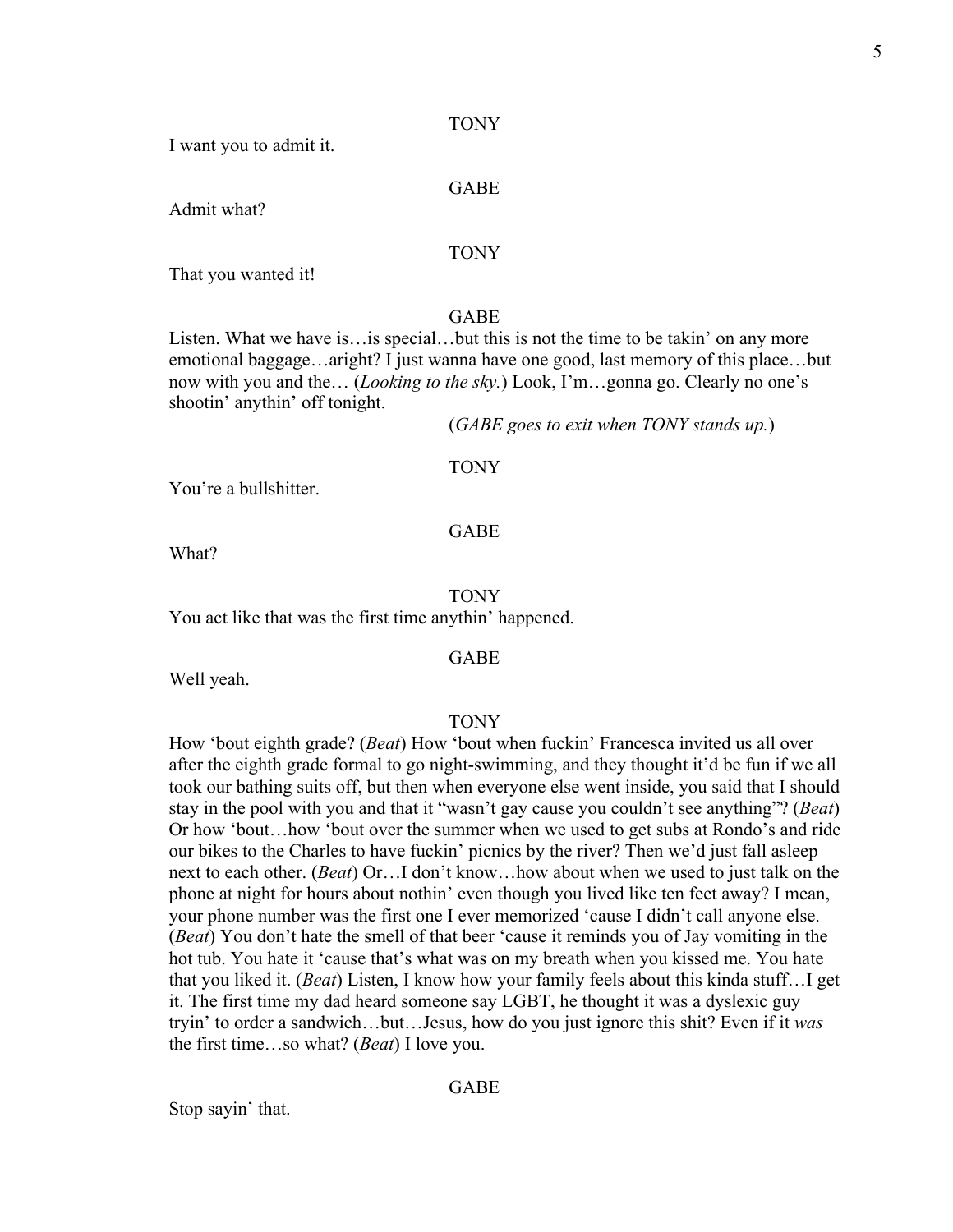| I do.             | TONY        |
|-------------------|-------------|
| Stop.             | <b>GABE</b> |
| I love you, Gabe. | <b>TONY</b> |
| No, you don't.    | <b>GABE</b> |
|                   | <b>TONY</b> |
| I. Love. You!     |             |

# GABE

T<sub>o</sub>ny<sup>x</sup>

WELL I DON'T LOVE YOU! (*Beat*) You know I was tryna figure out what made me want to leave so bad, why I wanted to just get on a plane and fly across the country…and I think it's you. You're part of what makes this place so goddamn suffocating. (*Beat*) I don't know what you *think* you are, but I am not that.

|                                 | (As GABE turns to leave, TONY grabs him by the<br>shoulders, and in a last-ditch effort, kisses him.<br>GABE leans into it just for a second then quickly<br>recoils and pushes TONY, spilling his beer all over<br>his shirt.) |
|---------------------------------|---------------------------------------------------------------------------------------------------------------------------------------------------------------------------------------------------------------------------------|
| The fuck's the matter with you? | GABE (cont.)                                                                                                                                                                                                                    |
|                                 | $(GABE)$ is about to exit when TONY cuts in.)                                                                                                                                                                                   |
| I dropped out.                  | <b>TONY</b>                                                                                                                                                                                                                     |
| What?                           | <b>GABE</b>                                                                                                                                                                                                                     |
| I dropped out.                  | <b>TONY</b>                                                                                                                                                                                                                     |
|                                 | <b>GABE</b>                                                                                                                                                                                                                     |

What do you mean you dropped out?

# TONY

…I mean I'm *not* shipping out to Fort Jackson in September…I'm *not* completing my basic training…and I am not joining the army.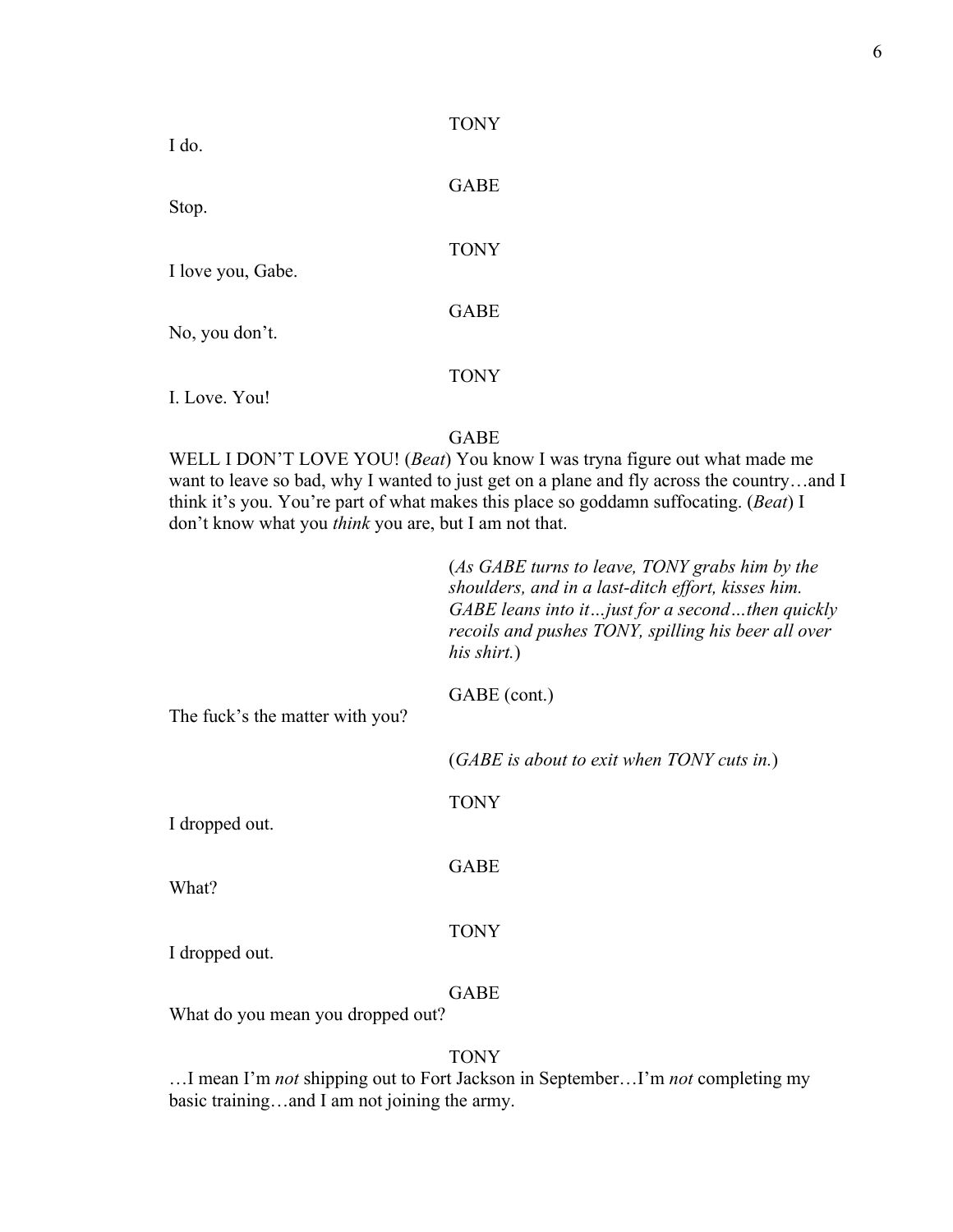## GABE

(*Beat*) I thought it was too late for you/to

# TONY

It was the delayed entry program…submitted my discharge paperwork over the weekend.

## GABE

(*A long beat. Now genuinely trying to comfort TONY.*) I mean…at least you'll get to see more fireworks…you know 'cause of the whole…thing with loud noises and stuff…like, shellshock…not that you'd get shellshock, that's…you know.

## TONY (*On the verge of tears*)

I'm just gonna die here.

## GABE

Jesus, Tony, you're/not

#### TONY

I was born here, and I'm gonna die here, and they're gonna take my body, and they're gonna bury it at St. Mary's next to Jay fuckin' Palmieri, and I'm never gonna leave/and

#### GABE

I didn't/mean

# TONY

And, and *you*…*this* was supposed to make sense. All this was supposed to make sense, but it didn't, and it doesn't, and I'm sorry.

(*GABE sits down with TONY.*)

GABE Tony, it's okay Hey. Hey, Tony! It's…Jesus, it's…I'm sorry, okay?

# **TONY**

I'm sorry. I'm sorry. I'm sorry. I'm sorry. I'm sorry. I'm sorry. I'm sorry.

(*GABE holds TONY, now sobbing.*)

## GABE

I'm sorry.

(*The two boys sit, holding one another. After a while, TONY pulls himself together.*)

## GABE

You know *you could* be goin' to California too if you actually tried. You're smart.